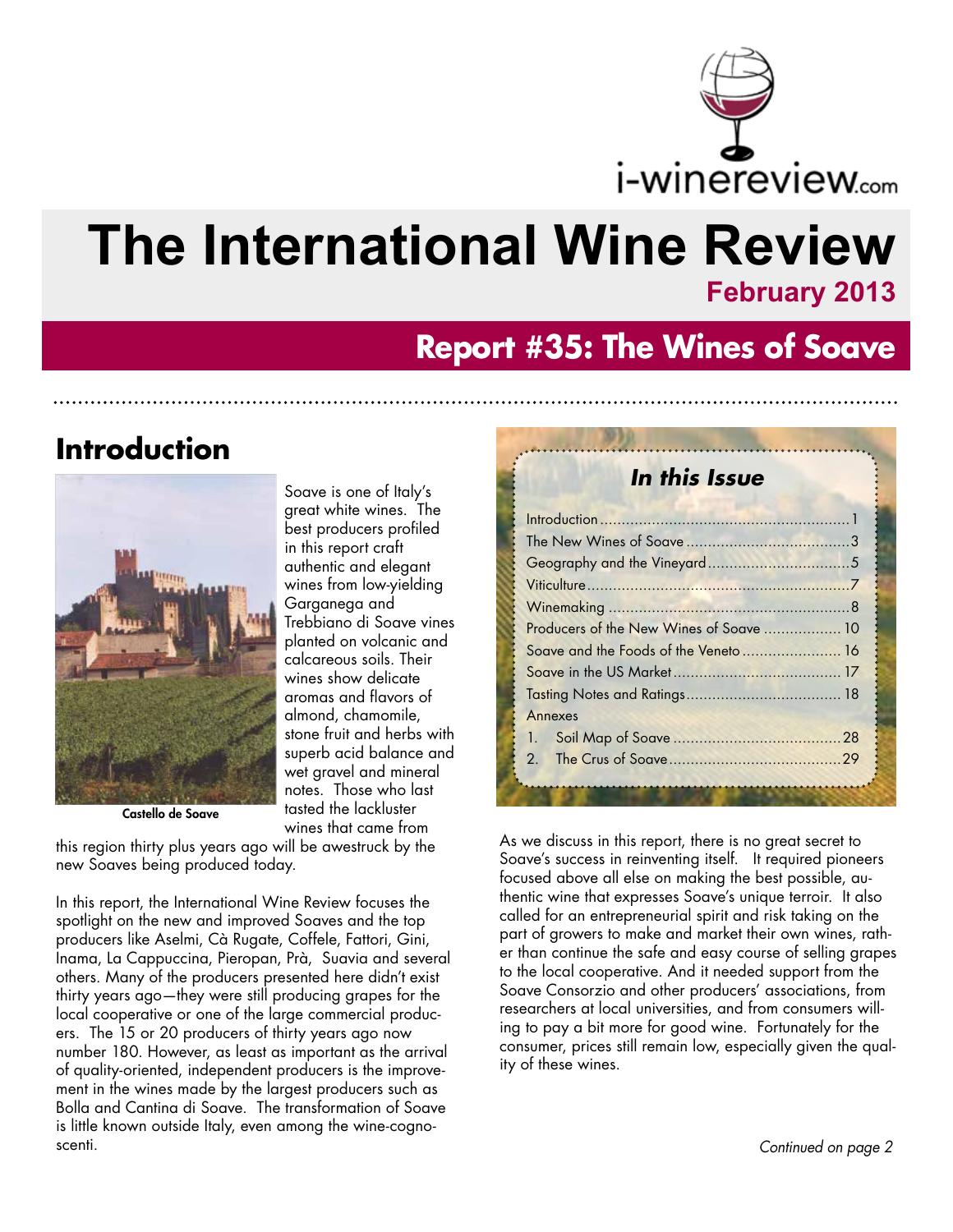## **Introduction**

Continued from page 1

The top Soaves bring distinct advantages to the US market. They are attractive and different and excellent values in terms of the ratio of quality to price. Some Soaves are easy-drinking and would make a good wine by the glass bar drink, while many Soave Classicos and Superiores are great wines for pairing with food, as discussed later in the report. We provide reviews and ratings on 70 Soaves, most of which are available in the US market.

The i-WineReview is published by the International Wine Review, LLC. Our office is located at 6625 Old Chesterbrook Road, McLean, VA 22101. Our email is: info@iwinereview.com Rates for one-year subscriptions are \$69 for the online edition and \$89 for the print edition. Combined online and print subscriptions are \$99 for 1 year. Subscriptions include exclusive access to all online resources of i-winereview.com. Special group rates are available to wine clubs and wine schools. Contact us about eligibility and rates. Subscriptions may be purchased online at www.i-winereview.com Reproduction of the material contained herein, including copying, without written permission is prohibited by law. Media, wine importers, distributors and retailers may use brief portions of this material in its original form if attributed to the International Wine Review.

**Acknowledgements** It would not have been possible to write this report without the cooperation and collaboration of numerous individuals and organizations. The Consorzio di Tutela di Soave under the leadership of Arturo Stocchetti generously provided data and facilitated contacts with producers. Many producers and importers of Soave kindly provided samples of their wines and patiently answered our many questions. We wish, especially, to thank enologist Giovanni Ponchia of the Consorzio, Cristina del Bosco of Le Battistelle, Christian Scrinzi of Bolla, Giuseppe Caviola, consulting winemaker with Cà Rugate, Valentina Tessari of Suavia, Enore Ceola of MW Imports, and Luca Sabatini of Cantina di Soave. Of course, we are responsible for any mistakes or errors in the report. Finally, we could not have produced this report without the very generous collaboration and support of our Italy correspondent, Dana Rubsam Penso of Wine Indulgence.

Mike Potashnik and Don Winkler with Dana Rubsam Penso